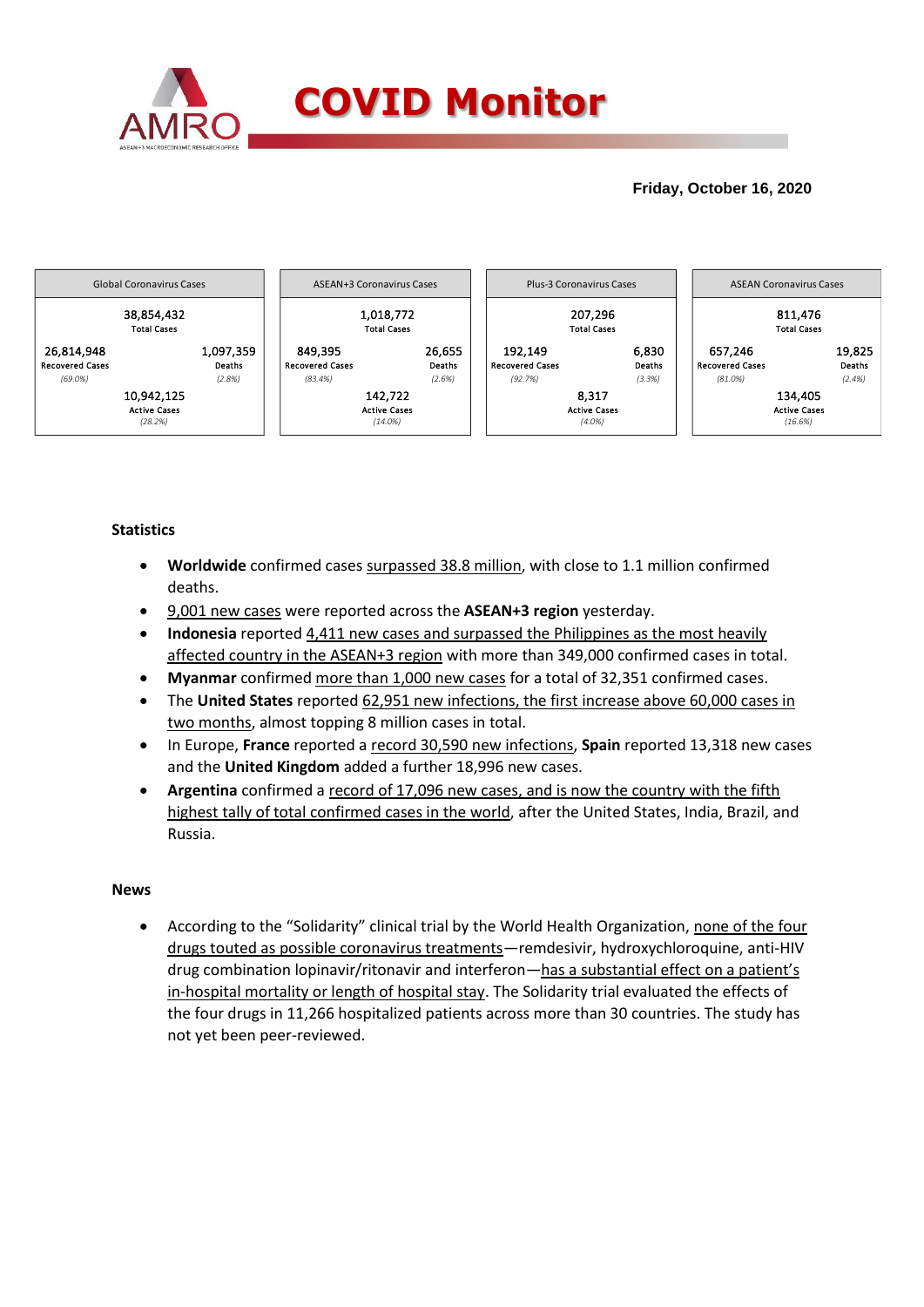

#### Overview of Confirmed COVID-19 Cases

Data as of 15/10/2020

|                      | <b>Total</b>         | Cases per 1M   | <b>New</b>     | <b>New Cases per</b> | <b>New Cases</b>    | <b>∆New Cases</b> | ∆% New         | <b>Total</b>   | <b>New</b>                 | <b>Fatality</b> | <b>Total</b>             | <b>Recovery</b>          | <b>Active</b>     | <b>Resolved cases</b> |
|----------------------|----------------------|----------------|----------------|----------------------|---------------------|-------------------|----------------|----------------|----------------------------|-----------------|--------------------------|--------------------------|-------------------|-----------------------|
| Economy              | <b>Cases</b>         | Population     | Cases          | 1M Pop.              | $(7$ -day avg $)^1$ |                   | Cases          | <b>Deaths</b>  | <b>Deaths</b>              | <b>Rate (%)</b> | <b>Recovered</b>         | <b>Rate (%)</b>          | Cases             | $(96)^2$              |
| Global               | 38,854,432           |                | 343,289        |                      |                     | $-37,327$         | 0.9            | 1,097,359      | 5,210                      | 2.8             | 26,814,948               | 69.0                     | 10,942,125        | 71.8                  |
| ASEAN+3              | 1,018,772            |                | 9,001          |                      |                     | 837               | 0.9            | 26,655         | 202                        | 2.6             | 849,395                  | 83.4                     | 142,722           | 71.8                  |
| Plus-3               | 207,296              |                | 791            |                      |                     | 140               | 0.4            | 6,830          | 6                          | 3.3             | 192,149                  | 92.7                     | 8,317             | 86.0                  |
| ASEAN                | 811,476              |                | 8,210          |                      |                     | 697               | 1.0            | 19,825         | 196                        | 2.4             | 657,246                  | 81.0                     | 134,405           | 84.7                  |
|                      |                      |                |                |                      |                     |                   |                |                |                            |                 |                          |                          |                   |                       |
| China                | 85,646               | 61             | 24             | 0.0                  |                     | 13                | 0.0            | 4,634          | $\Omega$                   | 5.4             | 80,754                   | 94.3                     | 258               | 99.7                  |
| Hong Kong, China     | 5,213                | 683            | 12             | 1.6                  |                     | 12                | 0.2            | 105            | 0                          | 2.0             | 4,943                    | 94.8                     | 165               | 96.8                  |
| Japan                | 91,402               | 727            | 708            | 5.6                  |                     | 167               | 0.8            | 1,650          | $\overline{a}$             | 1.8             | 83,272                   | 91.1                     | 6,480             | 92.9                  |
| Korea                | 25,035               | 481            | 47             | 0.9                  |                     | $-52$             | 0.2            | 441            | $\overline{2}$             | 1.8             | 23,180                   | 92.6                     | 1,414             | 94.4                  |
|                      |                      |                |                |                      |                     |                   |                |                |                            |                 |                          |                          |                   |                       |
| Indonesia            | 349,160              | 1,294          | 4,411          | 16.3                 |                     | 284               | 1.3            | 12,268         | 112                        | 3.5             | 273,661                  | 78.4                     | 63,231            | 81.9                  |
| Malaysia             | 18,129               | 546            | 589            | 17.7                 |                     | $-71$             | 3.4            | 170            | $\overline{\mathbf{3}}$    | 0.9             | 12,014                   | 66.3                     | 5,945             | 67.2                  |
| Philippines          | 348,698              | 3,169          | 2,162          | 19.6                 |                     | 339               | 0.6            | 6,497          | 48                         | 1.9             | 294,161                  | 84.4                     | 48,040            | 86.2                  |
| Singapore            | 57,892               | 10,153         | 3<br>17        | 0.5<br>0.2           |                     | $-2$<br>17        | $0.0\,$<br>0.5 | 28             | $\mathbf 0$<br>0           | 0.0             | 57,764                   | 99.8                     | 100               | 99.8                  |
| Thailand             | 3,669                | 54             |                |                      |                     |                   |                | 59             |                            | 1.6             | 3,467                    | 94.5                     | 143               | 96.1                  |
| Brunei Darussalam    | 147                  | 326            | $\mathbf{0}$   | 0.0                  |                     | $-1$              | 0.0            | $\overline{3}$ | $\mathbf 0$                | 2.0             | 143                      | 97.3                     | $\mathbf{1}$      | 99.3                  |
| Cambodia             | 283                  | 17             | 0              | 0.0                  | "∧⊾                 | $\pmb{0}$         | 0.0            | $\mathbf 0$    | $\mathbf 0$                | 0.0             | 278                      | 98.2                     | 5                 | 98.2                  |
| Lao PDR              | 23                   | $\overline{3}$ | 0              | 0.0                  | M                   | 0                 | 0.0            | $\Omega$       | $\mathbf 0$                | 0.0             | 22                       | 95.7                     | $\mathbf{1}$      | 95.7                  |
| Myanmar              | 32,351               | 606            | 1,026          | 19.2                 |                     | 138               | 3.3            | 765            | 33                         | 2.4             | 14706                    | 45.5                     | 16,880            | 47.8                  |
| Vietnam              | 1.124                | 12             | $\overline{2}$ | 0.0                  |                     | $-7$              | 0.2            | 35             | $\mathbf 0$                | 3.1             | 1,030                    | 91.6                     | 59                | 94.8                  |
|                      |                      |                |                |                      |                     |                   |                |                |                            |                 |                          |                          |                   |                       |
| Belgium              | 191,959              | 16,667         | 10,448         | 907.2                |                     | 2,177             | 5.8            | 10,327         | 49                         | 5.4             |                          | ÷                        |                   |                       |
| France               | 818,707              | 12,597         | 30,590         | 470.7                |                     | 8,894             | 3.9            | 32,876         | 88                         | 4.0             |                          | ٠                        |                   |                       |
| Germany              | 352,107              | 4,243          | 7,620          | 91.8                 |                     | 447               | 2.2            | 9,739          | 23                         | 2.8             | 286,137                  | 81.3                     | 56,231            | 84.0                  |
| Italy                | 381,602              | 6,335          | 8,803          | 146.1                |                     | 1,471             | 2.4            | 36,372         | 83                         | 9.5             | 245,964                  | 64.5                     | 99,266            | 74.0                  |
| Netherlands          | 209,799              | 12,140         | 7,857          | 454.7                |                     | 506               | 3.9            | 6,749          | 29                         | 3.2             |                          | $\overline{\phantom{a}}$ |                   | ÷                     |
| Spain                | 921,374              | 19,660         | 13,318         | 284.2                |                     | 1,348             | 1.5            | 33,553         | 140                        | 3.6             | 150,376                  | 16.3                     | 53,521            | 94.2                  |
| Switzerland          | 71,317               | 8,248          | 2,613          | 302.2                |                     | $-210$            | 3.8            | 2,115          | 6                          | 3.0             | 50,500                   | 70.8                     | 18,702            | 73.8                  |
| United Kingdom       | 676,455              | 10,058         | 18,996         | 282.4                |                     | $-755$            | 2.9            | 46,791         | 138                        | 6.9             | $\overline{\phantom{a}}$ | $\overline{\phantom{a}}$ |                   | $\sim$                |
|                      |                      |                |                |                      |                     |                   |                |                |                            |                 |                          |                          |                   |                       |
| Brazil               | 5,169,386            | 24,456         | 28,523         | 134.9                |                     | 1,288             | 0.6            | 152,460        | 713                        | 2.9             | 4,526,393                | 87.6                     | 490,533           | 90.5                  |
| Canada               | 194,362              | 5,140          | 2,298          | 60.8                 |                     | $-277$            | 1.2            | 9,756          | 37                         | 5.0             | 164,154                  | 84.5                     | 20,452            | 89.5                  |
| Argentina            | 949,063              | 20,835         | 17,096         | 375.3                |                     | 2,164             | 1.8            | 25,342         | 421                        | 2.7             | 764,859                  | 80.6                     | 158,862           | 83.3                  |
| Mexico               | 834,910              | 6,569          | 5,514          | 43.4                 |                     | 1,458             | 0.7            | 85,285         | 387                        | 10.2            | 707,631                  | 84.8                     | 41,994            | 95.0                  |
| Peru                 | 859,740              | 26,192         | 5,766          | 175.7                |                     | 5,766             | 0.7            | 33,577         | 158                        | 3.9             | 759,597                  | 88.4                     | 66,566            | 92.3                  |
| <b>United States</b> | 7,918,788            | 23,920         | 62,951         | 190.2                |                     | 4,508             | 0.8            | 216,865        | 818                        | 2.7             | 3,177,397                | 40.1                     | 4,524,526         | 42.9                  |
|                      | 27,371               | 1,054          | $14\,$         | 0.5                  |                     | $-6$              | 0.1            |                |                            |                 |                          |                          | 1,405             |                       |
| Australia            | 7,370,468            | 5,382          | 63,371         | 46.3                 |                     | $-4,337$          | 0.9            | 904<br>111,266 | $\mathsf 0$<br>$\mathbf 0$ | 3.3<br>1.5      | 25,062                   | 91.6<br>86.6             | 875,761           | 94.9<br>88.1          |
| India                |                      |                |                | 54.9                 |                     | $-214$            | 0.9            | 29,605         |                            |                 | 6,383,441                |                          |                   | 86.4                  |
| Iran<br>Russia       | 517,835<br>1,346,380 | 6,154<br>9,183 | 4,616          | 92.5                 |                     | $-485$            | 1.0            | 23,350         | 256<br>281                 | 5.7<br>1.7      | 418,054                  | 80.7<br>77.5             | 70,176<br>279,599 | 79.2                  |
| Saudi Arabia         | 341,062              | 9,811          | 13,556<br>472  | 13.6                 |                     | $-29$             | 0.1            | 5,127          | 19                         | 1.5             | 1,043,431<br>327,327     | 96.0                     | 8,608             | 97.5                  |
|                      | 698,184              | 11,691         | 1,770          | 29.6                 |                     | $-107$            | 0.3            | 18,309         | 158                        | 2.6             | 628,301                  | 90.0                     | 51,574            | 92.6                  |
| South Africa         |                      |                |                |                      |                     |                   |                |                |                            |                 |                          |                          |                   |                       |

Source: Haver Analytics, sourced from John Hopkins University; AMRO staff calculations.<br>Notes: New cases since previous day. Δ% refers to percentage change since previous day. Fatality rate measured as deaths per confirme